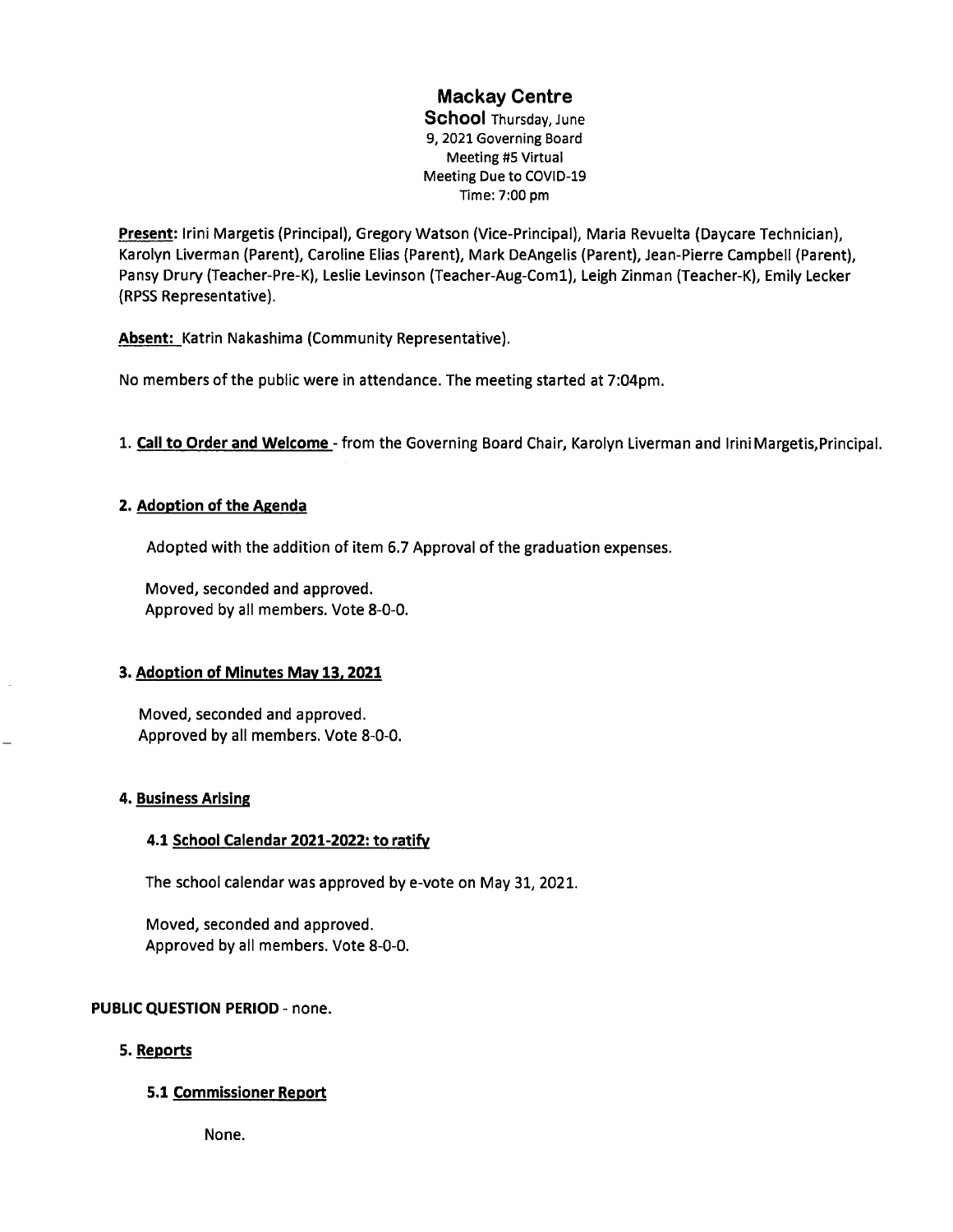## 5.2 Principal/Vice Principal Report

Irini informed us that virtual meetings with parents of next year's Reverse tntegration students took place with Kathleen Timney on May 26th. Next school year there will be <sup>9</sup> Reverse Integration students: <sup>3</sup> in Pre-K; <sup>1</sup> in K; <sup>2</sup> in Grade 4 and <sup>3</sup> in grade 5.

14 students aged 12 and over were vaccinated at school.

Planning for next year will be put on hold until August because even though the Education Minister has said there will be no class bubbles and such measures for Covid it remains to be seen what the Covid status will be in August.

Irini expressed her thanks to all parents and staff for their support during this difficult year.

Greg updated us on the items purchased with the In School We Move funds. Most ofthe items have been received, distributed to classes and are being used and enjoyed.

Last Friday, filming was done for the video appeal to donors to raise money for theadapted playground.

With regards to the Code of Conduct, the Parent Handbook and the Safe School Action Plan, <sup>a</sup> committee will be formed next schoolyear to update these documents to be more current with the addition of topics such as "Netiquette".

## 5.3 Teacher Report

Leigh said that the French teachers organized zumba activities for the whole school and the students loved it and they all participated very well. June 16th will be Field Day. There will be ice cream and the petting zoo.

There will be graduation ceremonies held outside separately for Kindergarten and Grade <sup>6</sup> and Seniors with parents present.

Leslie said that the Positive Behaviour Committee handed out certificates to all thestudents in conjunction with the monthly theme of Success and the students can post them up on <sup>a</sup> board outside the library.

Next Thursday will be the announcement ofthe school being awarded the Chapters-lndigo Literacy Grant and the video will be posted on social media.

## 5.4 RPSS Report

Emily announced that due to the commendable efforts of the staff, there was zero transmission of Covid with the school this year! An outstanding achievement to be sure.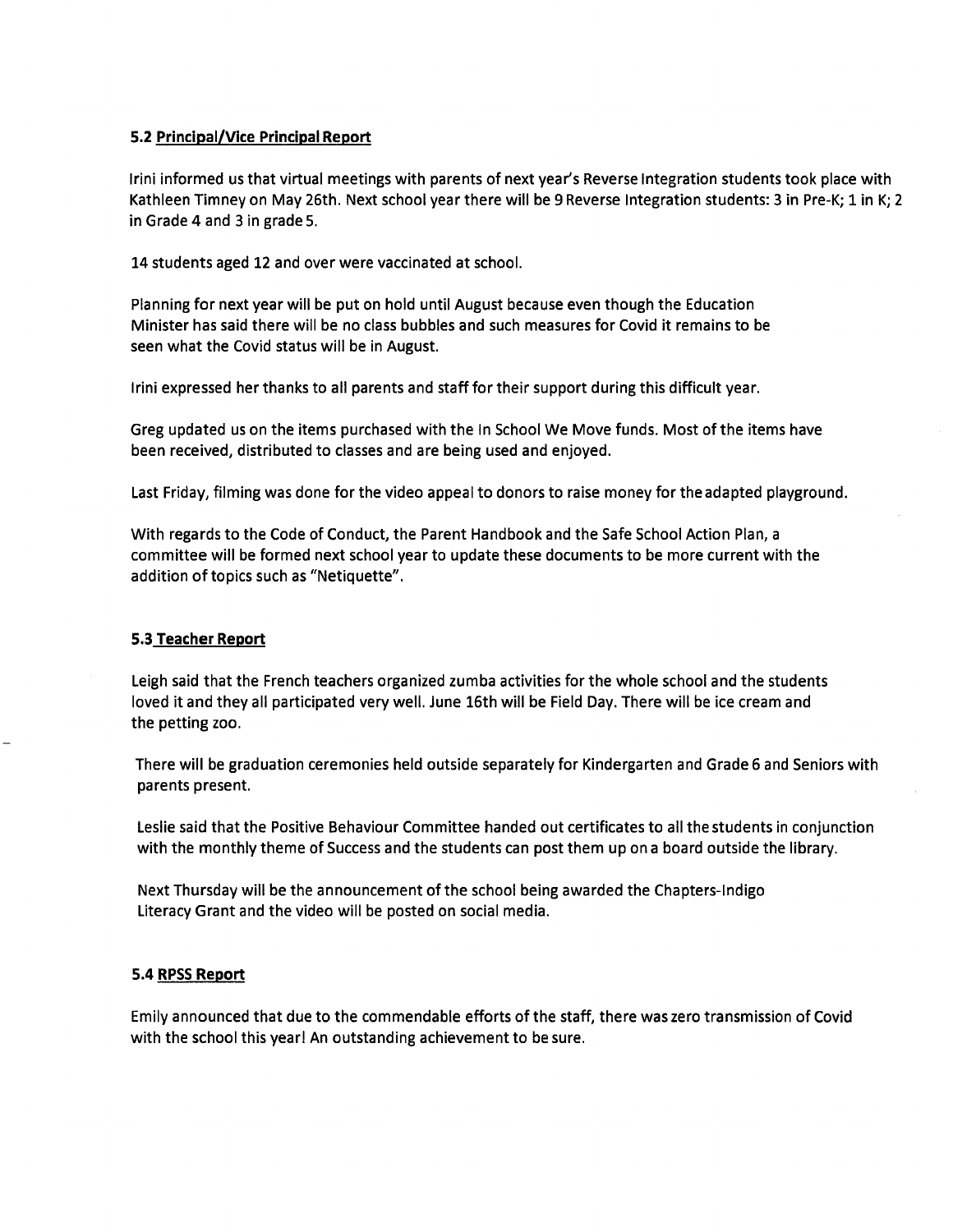The RPSS will be helping to train the staff of the joint Camp Massawippi/Centre Philou day camp taking place on the school site this summer and two of the school LPN's will be working at the camp.

The Rehab department will be open over the summer, offering interventions and equipment updates to students and seeing those students who were medically exempt from school attendance this year.

The PAB Bob Waldron will be retiring and there will be <sup>a</sup> position open for <sup>a</sup> PAB. As wetl, Dr. Munz, who was the consulting physician at the rehab over many years is retiring and rehab is seeking <sup>a</sup> new physician to fulfill this role.

#### 5.5 Daycare/Lunch Report

Maria mentioned that last Friday was the finat PED day for the year. She is very proud of her staff who did an amazing job all year particularly. with the Covid situation The last pizza day is the 18th and 19th. There has been an ice cream treat once <sup>a</sup> week this month and also for Field Day.

Final invoicing for the year was done yesterday. Adjustments had to be made because of changes in the schedule due to Covid reasons so small refunds are going out to the parents.

#### 5.5 Parent Representative Repprt

Jean-Pierre summarized the key points from this months CPC meeting. The new director general of the EMSB was introduced, Mr. Nick Katalifos. With regards to Covid, the expectation is that everything will be back to normal at school, i.e.no class bubbtes. There was an anti-racism workshop which was very informative. There was <sup>a</sup> discussion about the lack of adequate space and resources in the buildings in the west end of Montreal. The idea was put forth of asking that high schools provide grade <sup>12</sup> instead ofthe current CEGEP system.

#### 6. New Business

#### 6.1 2021-2022 School Budget

Irini reported all details on Fund 5 and Fund 3.

A form was filled out to adopt the school operation budget for 2021-2022 as presented by the school principal to be submitted to the EMSB.

Moved, seconded and approved. Approved by all members. Vote 8-0-0.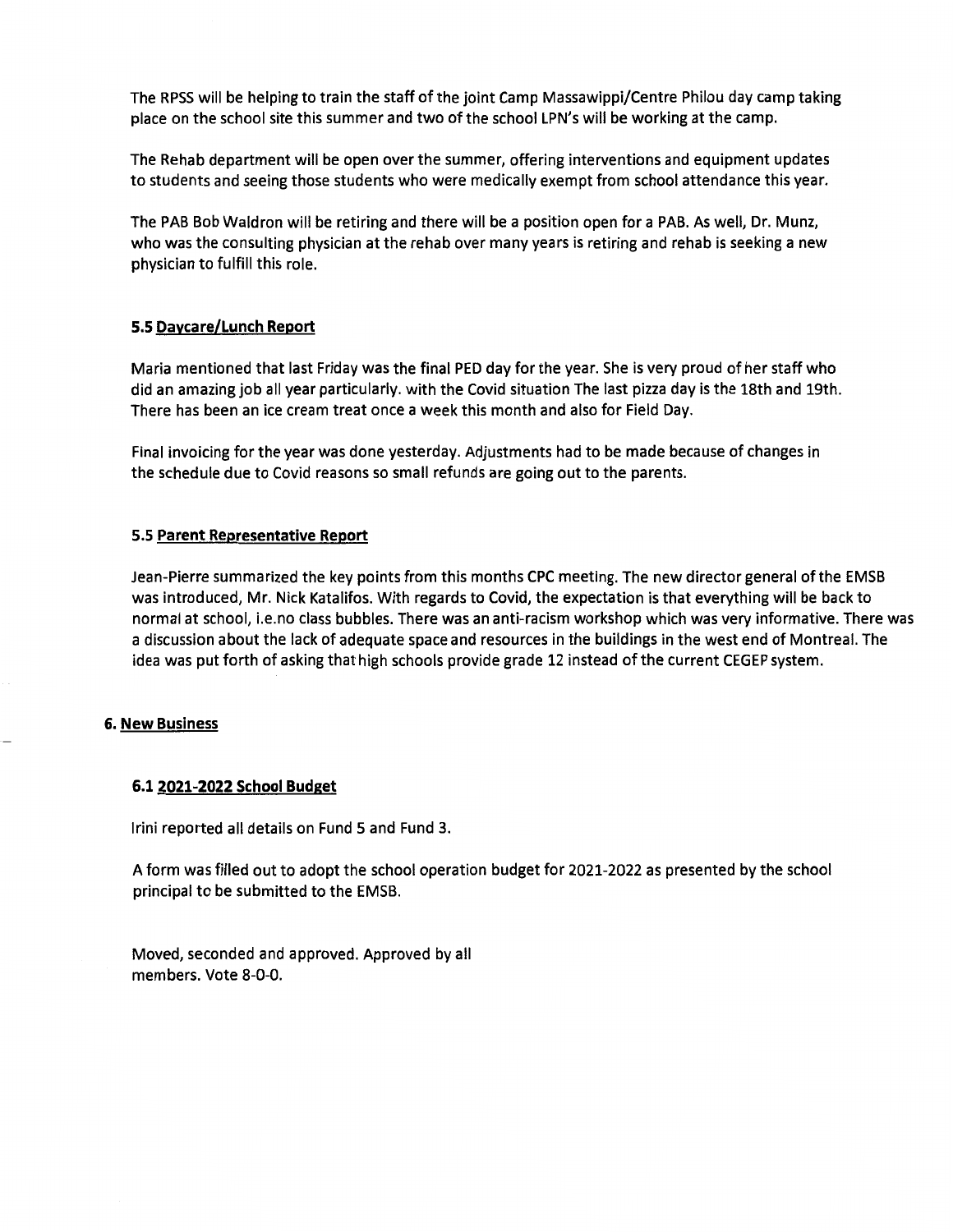#### 6.2 2021-2022 School Supplv List

The school supply lists for all classes at Mackay Centre school for the school year 2020-2021 have been approved by the Governing Board.

Moved, seconded and approved. Approved by all members. Vote 8-0-0.

## 6.3 2021-2022 School Fees to Parents

It was proposed that there be a reduction in the school fees due to a review of the fee breakdown vis-a-vis the current usage of various items in the classrooms, for example teachers have moved away from the use of agendas to using Google classroom or their own folders for communications between teacher and parents. Items that fall in the "others" category could be covered by school funds. Photocopy fees are accurate. There will be further review of the cost of workbooks next year. The proposed fees would be \$20.00 for preK and K, \$30 for Cycle <sup>1</sup> and \$50 for Cycle <sup>2</sup> and 3.

Moved, seconded and approved. Approved by all members. Vote 8-0-0.

## 6.4 2021-2022 Parent Booklet

No changes were necessary in order to approve the Parent Handbook for the 2021-2022 school year.

Moved, seconded and approved. Approved by all members. Vote 8-0-0.

## 6.5 2021-2022 Safe School Action Plan

There will be no changes to the Safe School Action Plan. A review is planned for next year.

Moved, seconded and approved.

Approved by all members. Vote 8-0-0.

## 6.6 Adoption of the GB Financial Report 202Q-2021

There was no money spent from this year's budget. \$1047.00 will be kept in the account for 2021-2022. Jean-Pierre as Treasurer and Karolyn as Chairperson signed the document adopting the GB Financial Report for 2020-2021.

Moved, seconded and approved. Approved by all members. Vote 8-0-0